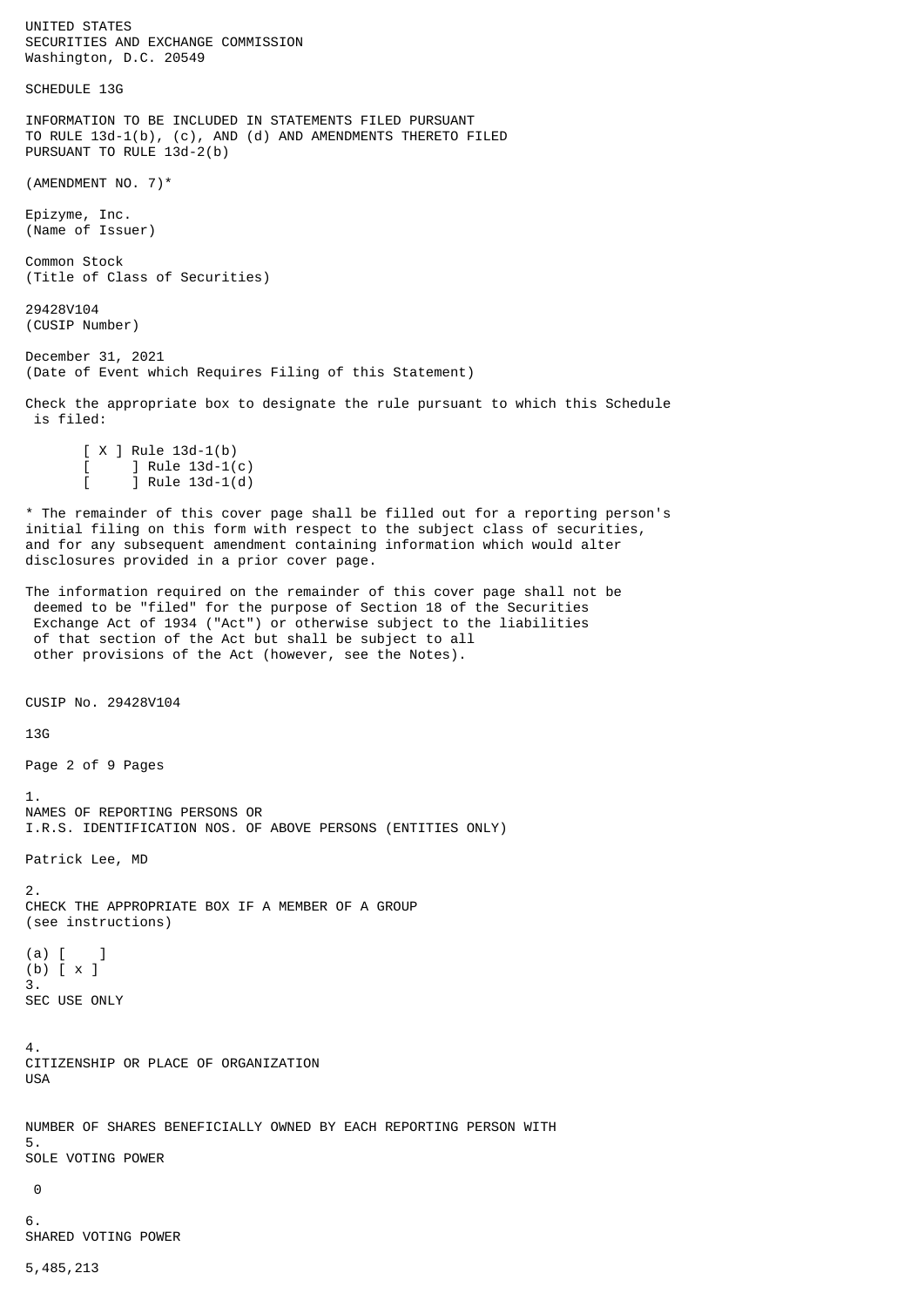```
7.
SOLE DISPOSITIVE POWER
  0
8.
SHARED DISPOSITIVE POWER
5,485,213
9.
AGGREGATE AMOUNT BENEFICIALLY OWNED BY EACH REPORTING PERSON
5,485,213
10.
CHECK IF THE AGGREGATE AMOUNT IN ROW (9) EXCLUDES CERTAIN SHARES
(see instructions) [ ]
11.
PERCENT OF CLASS REPRESENTED BY AMOUNT IN ROW (9)
5.28%
12.
TYPE OF REPORTING PERSON (see instructions)
  IN, HC
CUSIP No. 29428V104
13G
Page 3 of 9 Pages
1.
NAMES OF REPORTING PERSONS OR
I.R.S. IDENTIFICATION NOS. OF ABOVE PERSONS (ENTITIES ONLY)
Anthony Joonkyoo Yun, MD
2.
CHECK THE APPROPRIATE BOX IF A MEMBER OF A GROUP
(see instructions)
(a) [ ]
(b) [ x ]
3.
SEC USE ONLY
4.
CITIZENSHIP OR PLACE OF ORGANIZATION
  USA
NUMBER OF SHARES BENEFICIALLY OWNED BY EACH REPORTING PERSON WITH
5.
SOLE VOTING POWER
  0
6.
SHARED VOTING POWER
5,485,213
7.
SOLE DISPOSITIVE POWER
  0
8.
SHARED DISPOSITIVE POWER
```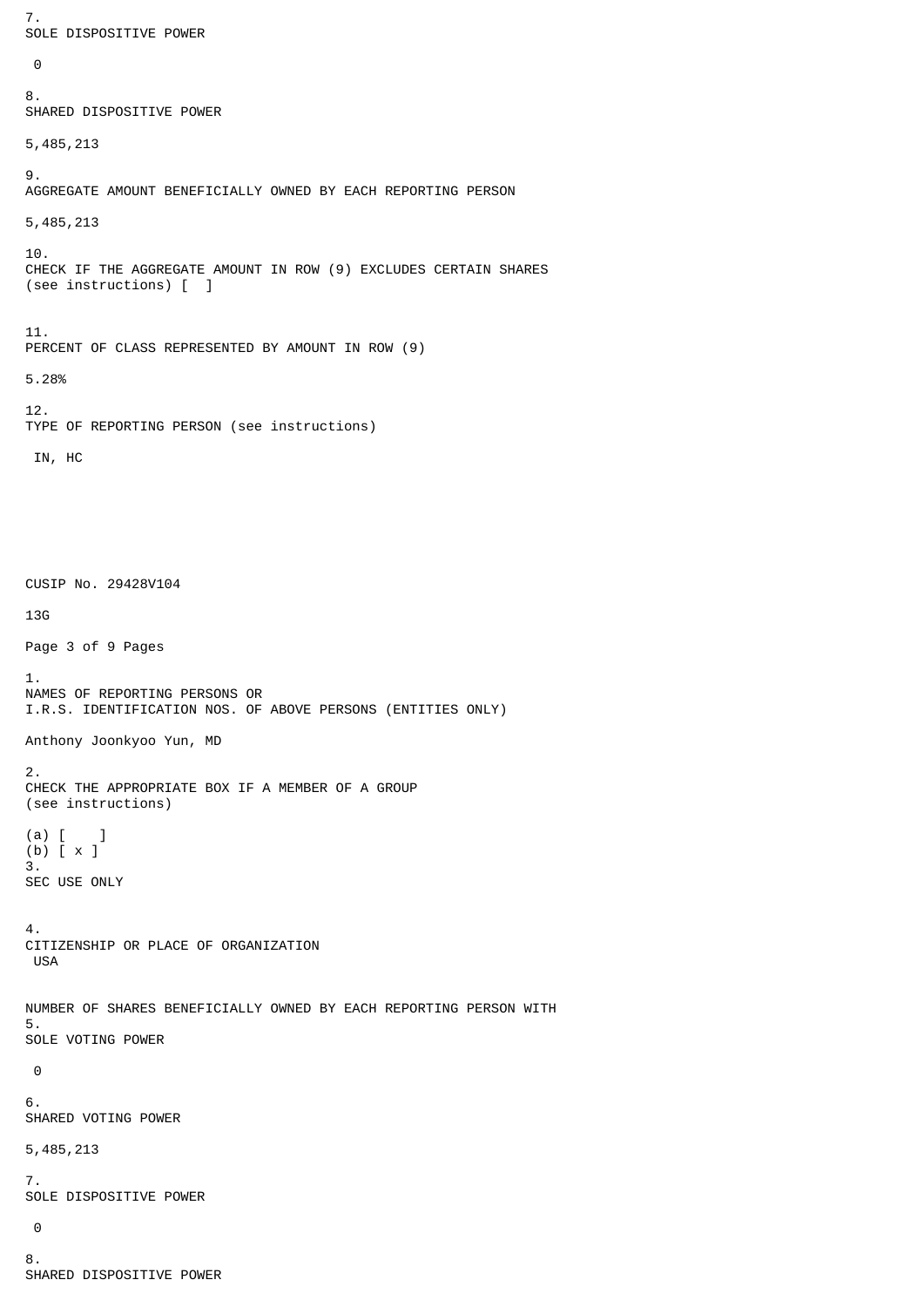```
 5,485,213
Q_{\perp}AGGREGATE AMOUNT BENEFICIALLY OWNED BY EACH REPORTING PERSON
5,485,213
10.
CHECK IF THE AGGREGATE AMOUNT IN ROW (9) EXCLUDES CERTAIN SHARES
(see instructions) [ ]
11.
PERCENT OF CLASS REPRESENTED BY AMOUNT IN ROW (9)
5.28%
12.
TYPE OF REPORTING PERSON (see instructions)
 IN, HC
CUSIP No. 29428V104
13G
Page 4 of 9 Pages
1.
NAMES OF REPORTING PERSONS OR
I.R.S. IDENTIFICATION NOS. OF ABOVE PERSONS (ENTITIES ONLY)
Palo Alto Investors LP
2.
CHECK THE APPROPRIATE BOX IF A MEMBER OF A GROUP
(see instructions)
(a) [ ]
(b) [ x ]
3.
SEC USE ONLY
4.
CITIZENSHIP OR PLACE OF ORGANIZATION
California
NUMBER OF SHARES BENEFICIALLY OWNED BY EACH REPORTING PERSON WITH
5.
SOLE VOTING POWER
 0
6.
SHARED VOTING POWER
5,485,213
7.
SOLE DISPOSITIVE POWER
\Theta8.
SHARED DISPOSITIVE POWER
 5,485,213
9.
AGGREGATE AMOUNT BENEFICIALLY OWNED BY EACH REPORTING PERSON
 5,485,213
10.
CHECK IF THE AGGREGATE AMOUNT IN ROW (9) EXCLUDES CERTAIN SHARES
(see instructions) [ ]
```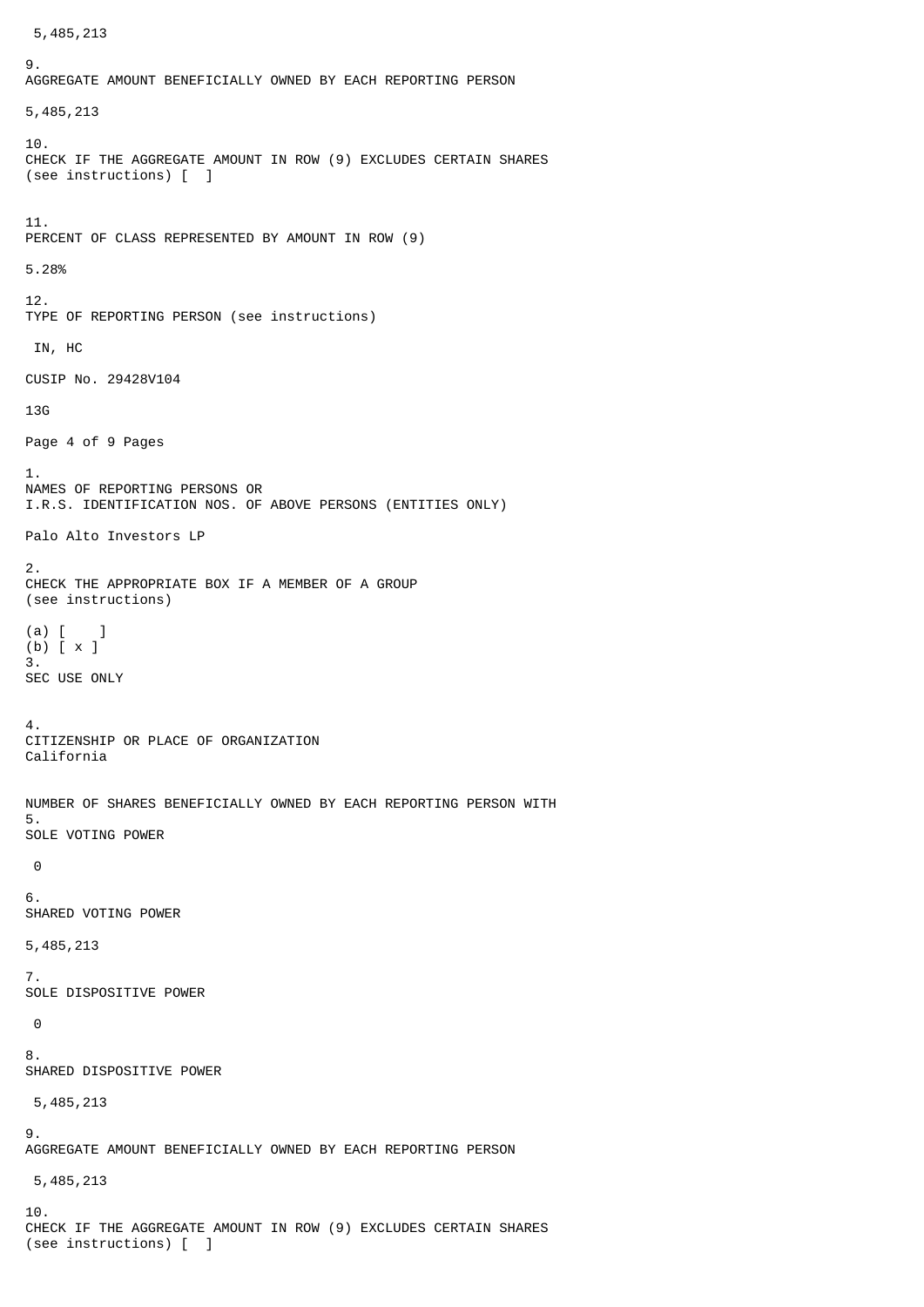```
11.
PERCENT OF CLASS REPRESENTED BY AMOUNT IN ROW (9)
5.28%
12.
TYPE OF REPORTING PERSON (see instructions)
 OO, IA
CUSIP No. 29428V104
13G
Page 5 of 9 Pages
1.
NAMES OF REPORTING PERSONS OR
I.R.S. IDENTIFICATION NOS. OF ABOVE PERSONS (ENTITIES ONLY)
PAI LLC
2.
CHECK THE APPROPRIATE BOX IF A MEMBER OF A GROUP
(see instructions)
(a) [ ]
(b) [ x ]
3.
SEC USE ONLY
4.
CITIZENSHIP OR PLACE OF ORGANIZATION
California
NUMBER OF SHARES BENEFICIALLY OWNED BY EACH REPORTING PERSON WITH
5.
SOLE VOTING POWER
\Theta6.
SHARED VOTING POWER
5,485,213
7.
SOLE DISPOSITIVE POWER
\Theta8.
SHARED DISPOSITIVE POWER
 5,485,213
9.
AGGREGATE AMOUNT BENEFICIALLY OWNED BY EACH REPORTING PERSON
 5,485,213
10.
CHECK IF THE AGGREGATE AMOUNT IN ROW (9) EXCLUDES CERTAIN SHARES
(see instructions) [ ]
11.
PERCENT OF CLASS REPRESENTED BY AMOUNT IN ROW (9)
5.28%
12.
TYPE OF REPORTING PERSON (see instructions)
  OO, IA
```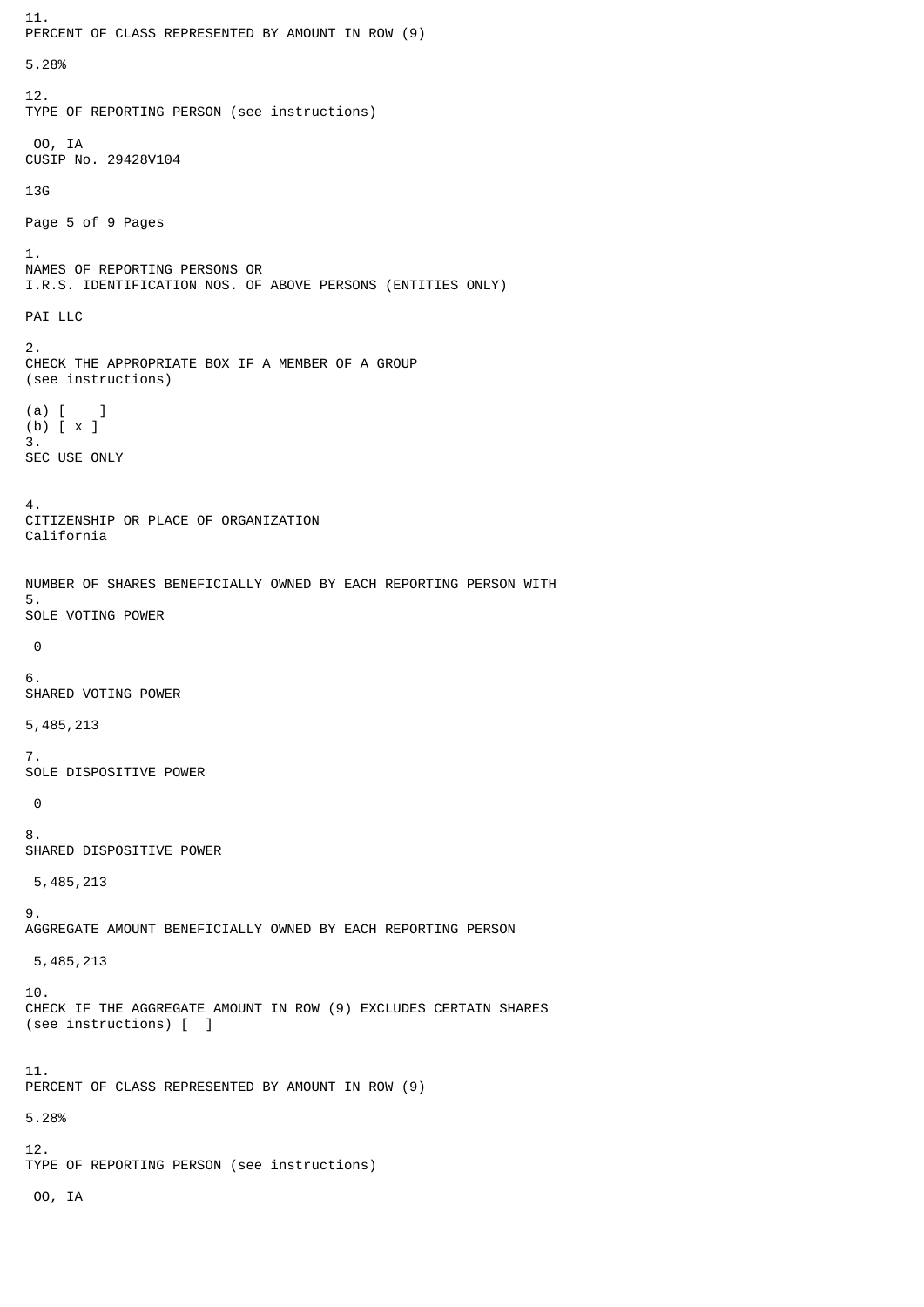CUSIP No. 29428V104 13G Page 6 of 9 Pages Item 1. (a) Name of Issuer Epizyme, Inc. (b) Address of Issuer's Principal Executive Offices 400 Technology Square, 4th Floor, Cambridge, MA 02139 Item 2. (a) Name of Person Filing Palo Alto Investors LP ("PAI") PAI LLC ("PAI GP"), Patrick Lee, MD, Anthony Joonkyoo Yun, MD (collectively, the "Filers"). (b) The address of the principal place of the Filers is located at: 470 University Avenue, Palo Alto, CA 94301 (c) For citizenship of Filers, see Item 4 of the cover sheet for each Filer. (d) Title of Class of Securities Common Stock (e) CUSIP Number 29428V104 Item 3. If this statement is filed pursuant to 240.13d-1(b) or 240.13d-2(b) or (c), check whether the person filing is a: (a) - 1 Broker or dealer registered under section 15 of the Act (15 U.S.C. 78o). (b) [ ] Bank as defined in section 3(a)(6) of the Act (15 U.S.C. 78c).

(c)  $[$   $]$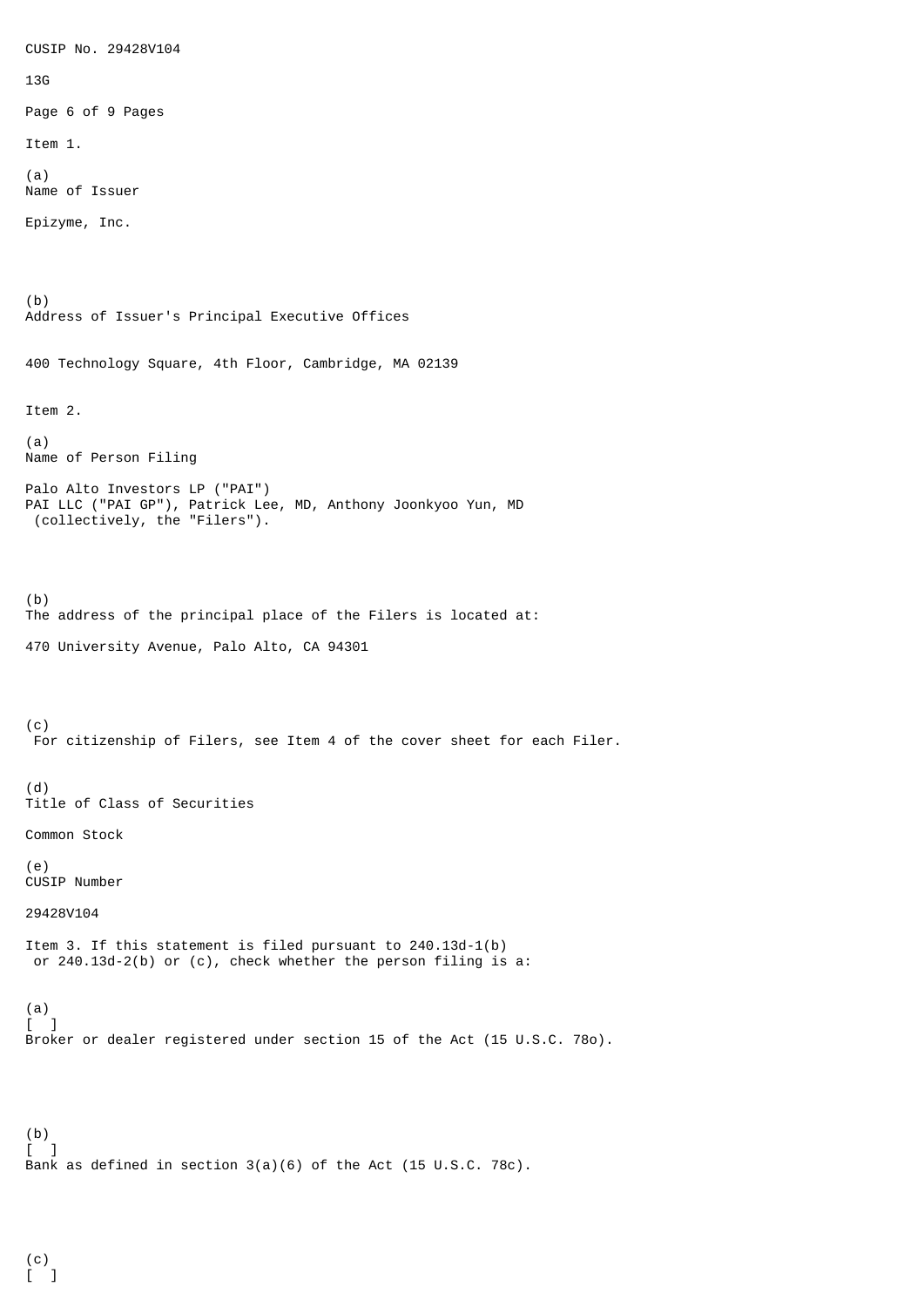Insurance company as defined in section  $3(a)(19)$  of the Act (15 U.S.C. 78c). (d) [ ] Investment company registered under section 8 of the Investment Company Act of 1940 (15 U.S.C. 80a-8). (e)  $\lceil x \rceil$ An investment adviser in accordance with  $240.13d-1(b)(1)(ii)(E)$ ; (as to PAI) (f)  $\Gamma$  1 An employee benefit plan or endowment fund in accordance with 240.13d-1(b)(1)(ii)(F); CUSIP No. 29428V104 13G Page 7 of 9 Pages (g) [x] A parent holding company or control person in accordance with  $240.13d-1(b)(1)(ii)(G);$  (as to Dr. Lee and Dr. Yun) (h)  $[$   $]$ A savings associations as defined in Section 3(b) of the Federal Deposit Insurance Act (12 U.S.C. 1813); (i)  $[$   $]$ A church plan that is excluded from the definition of an investment company under section 3(c)(14) of the Investment Company Act of 1940 (15 U.S.C. 80a-3); (j)  $\lbrack$ Group, in accordance with  $240.13d-1(b)(1)(ii)(J)$ . CUSIP No. 29428V104 Item 4. Ownership.

See Items 5-9 and 11 of the cover page for each Filer.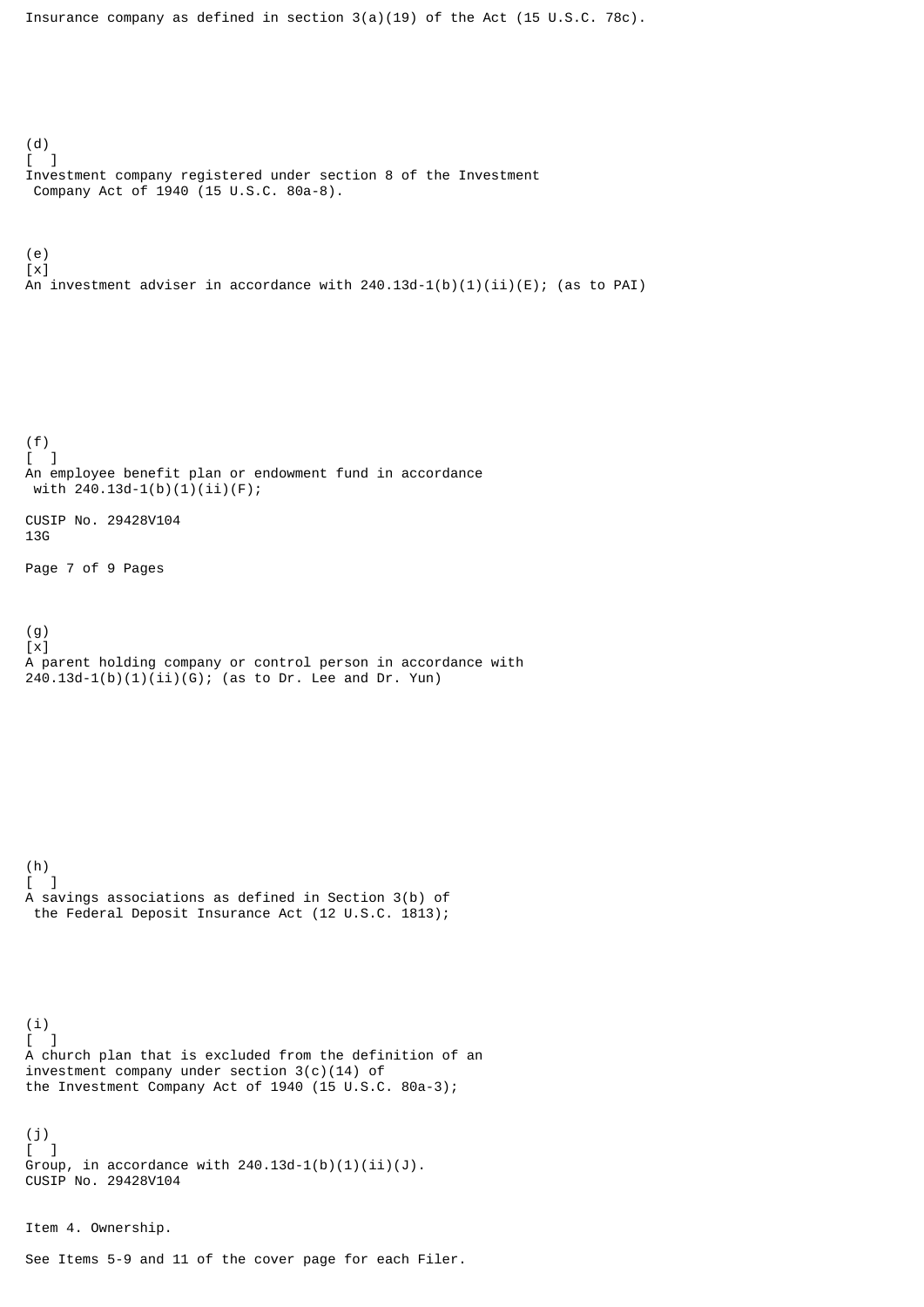Item 5. Ownership of Five Percent or Less of a Class.

N/A

Item 6. Ownership of More than Five Percent on Behalf of Another Person.

PAI is a registered investment adviser and investment adviser of investment limited partnerships, and is the investment adviser to other investment funds. PAI GP is the general partner of investment limited partnerships. PAI's clients have the right to receive or the power to direct the receipt of dividends from, or the proceeds from the sale of, the Stock.

Item 7. Identification and Classification of the Subsidiary Which Acquired the Security Being Reported on By the Parent Holding Company.

N/A

Item 8. Identification and Classification of Members of the Group.

Dr. Lee and Dr. Yun co-manage PAI. The Filers are filing this Schedule 13G jointly, but not as members of a group, and each of them expressly disclaims membership in a group. Each Filer disclaims beneficial ownership of the Stock except to the extent of that Filer's pecuniary interest therein.

Item 9. Notice of Dissolution of Group.

N/A

CUSIP No. 29428V104

13G

Page 8 of 9 Pages

Item 10. Certification.

By signing below I certify that, to the best of my knowledge and belief, the securities referred to above were not acquired and are not held for the purpose of or with the effect of changing or influencing the control of the issuer of the securities and were not acquired and are not held in connection with or as a participant in any transaction having that purpose or effect.

Exhibits, Exhibit A Joint Filing Agreement.

SIGNATURE

After reasonable inquiry and to the best of my knowledge and belief, I certify that the information set forth in this statement is true, complete and correct., Dated: February 14, 2022

PALO ALTO INVESTORS LP, By: /s/ Angela Nguyen-Dinh, Chief Compliance Officer PAI LLC, By: /s/ Patrick Lee, MD /s/ Patrick Lee, MD /s/ Anthony Joonkyoo Yun, MD

CUSIP No. 29428V104

13G

Page 9 of 9 Pages

EXHIBIT A AGREEMENT REGARDING JOINT FILING OF STATEMENT ON SCHEDULE 13D OR 13G The undersigned agree to file jointly with the Securities and Exchange Commission (the "SEC") any and all statements on Schedule 13D or Schedule 13G (and any amendments or supplements thereto) required under section 13(d) of the Securities Exchange Act of 1934, as